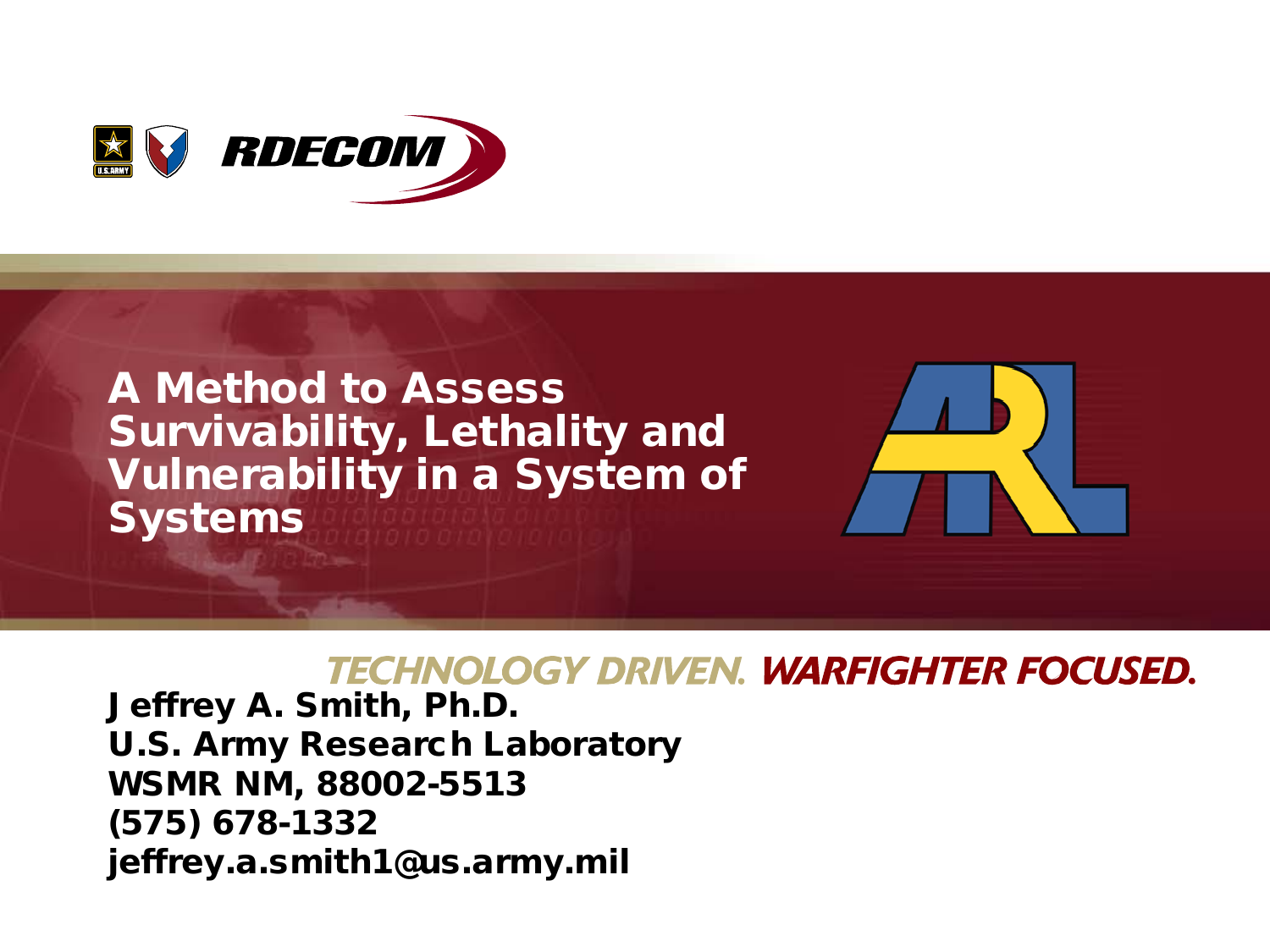



- Purpose.
- Our concept of a SoS and SoS Analysis.
- MUVES 3 V/L Service Overview.
- An example analysis arc.
- Summary.
- Caveats and Path Forward.
- References.
- Acknowledgements.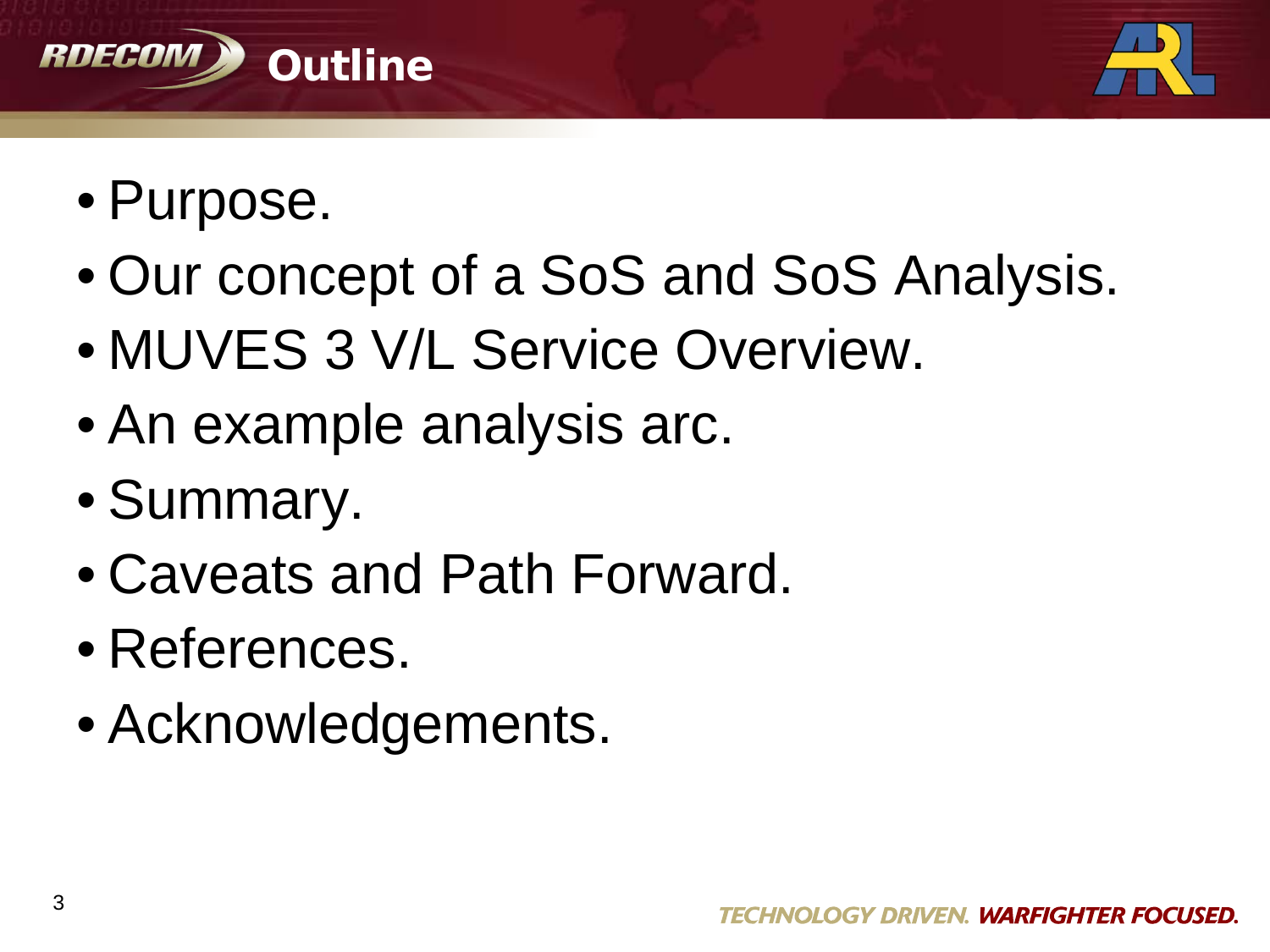



- Follow up to a presentation given at last year's NDIA [1] and ITEA [2] conference.
	- –Last year: High fidelity ballistics effects with a look up table into MUVES-S2 data.
	- –This year: High fidelity ballistics effects with a dynamic client-server approach.
- Show an expanding capability to conduct System of Systems Analyses.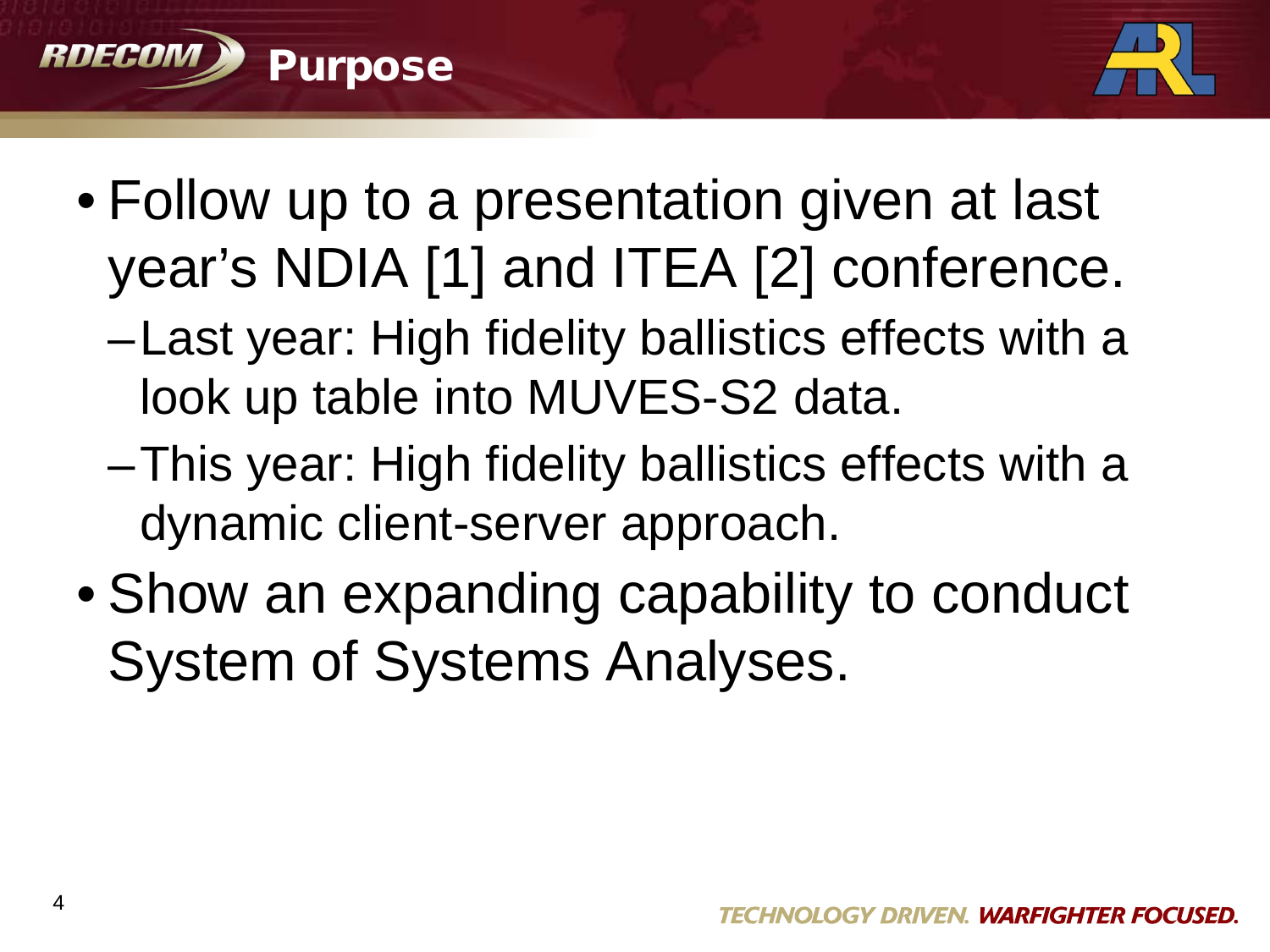#### Our Concept of a SoS RDECON





Working Definition: A design connecting multiple levels of decision makers and assets through which decision makers at every level can adapt the application of their assets to achieve their purpose [1-3].

# The Physical Systems:

– e.g., BCT.

# + The Leaders

- Capabilities conceptualized as combat power, a term that encompasses all means available to a given unit at a given time.
- Leaders at the center, enabled by information, execute the six traditional warfighting functions.

# + The Context

- Grounds the abstractions above.
- Allows us to quantify expressions for survivability, lethality and vulnerability, via metrics.
- Instantiates system concepts in the domain of the warfighter.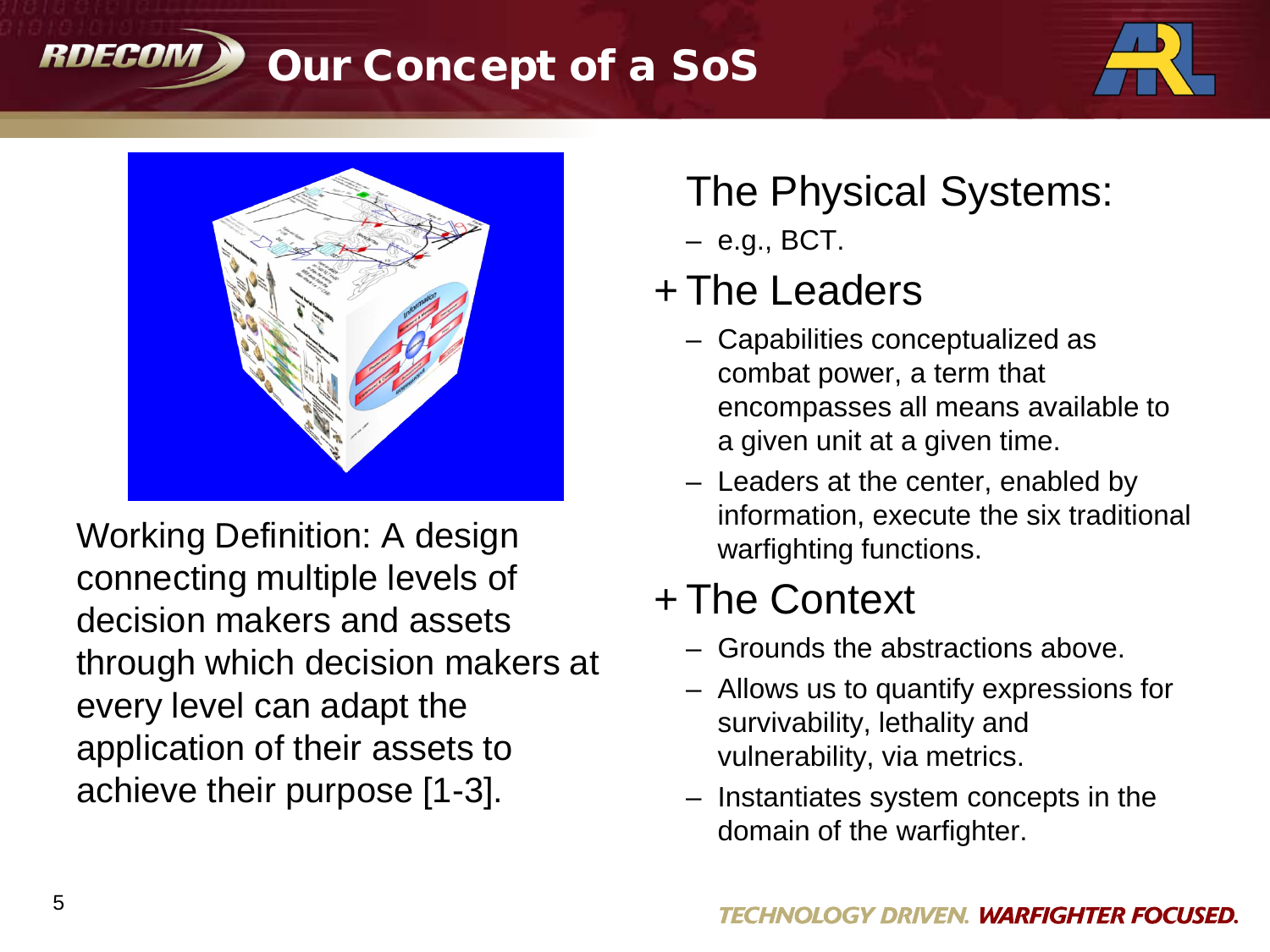



- What are the system weaknesses?
	- –Component or system *susceptibilities***.**
- What are the means available to an adversary to exploit these weaknesses?
- What is the system response should the adversary succeed in exploiting the weakness?
	- –How do susceptibilities become *vulnerabilities*, or, in other words, "what is the impact to the warfighter" [4]?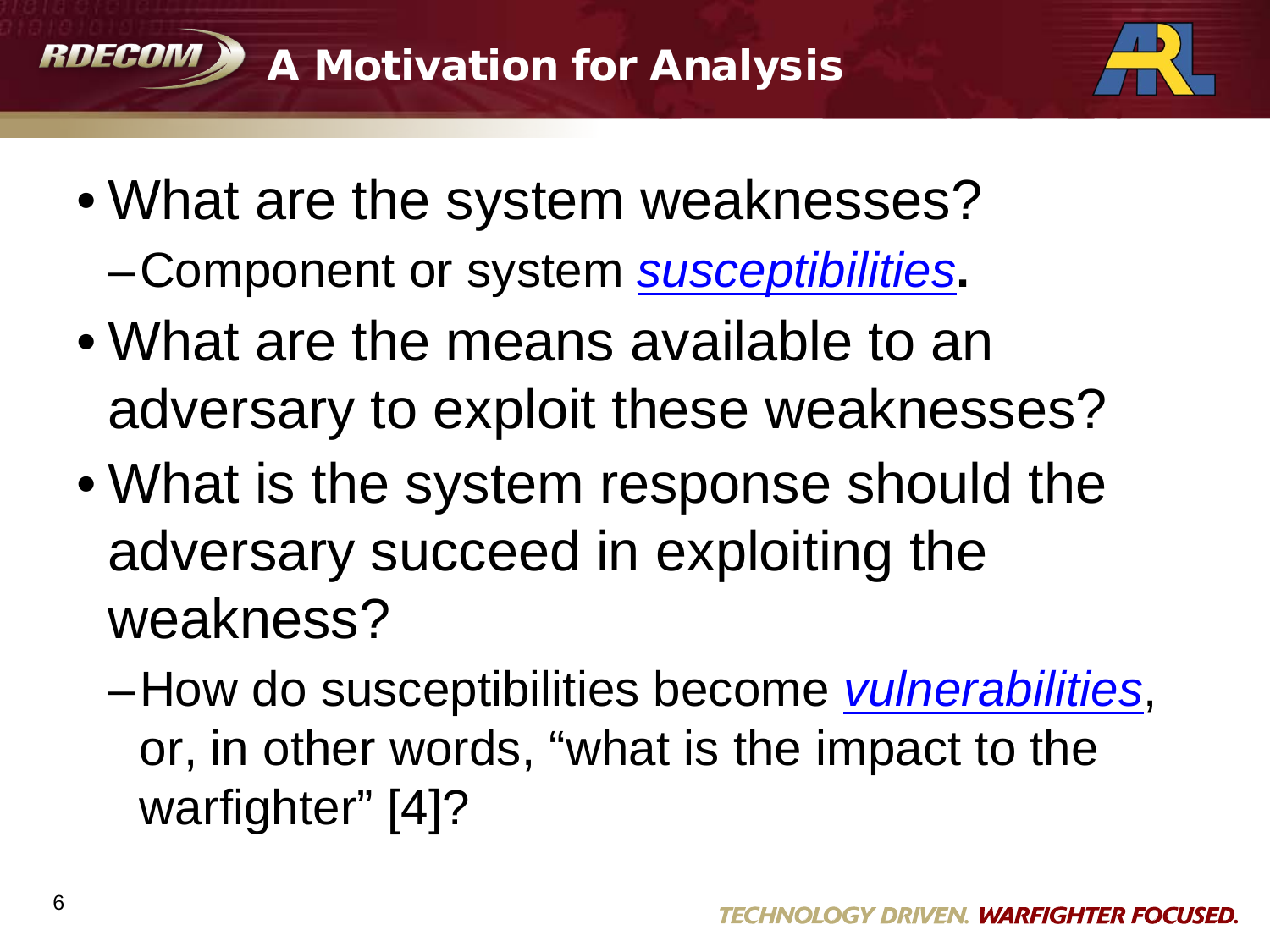



- In a SoSA, one must first identify the particular issue to be studied (say, the impact of a *susceptibility* upon the SoS), and then trace the implications of that issue to a consequent impact on one or more warfighting functions.
- We determine the impact by mapping from left to right on the figure below, and interpreting the result in the analysis context given at the top of the figure. In this way, perturbations on the component level may become impact to the warfighter.
- A *susceptibility* in a component, or a relationship between component technologies, which when exploited by an adversary that realizes an observable and significant impact to one or more warfighting functions *vulnerability*.

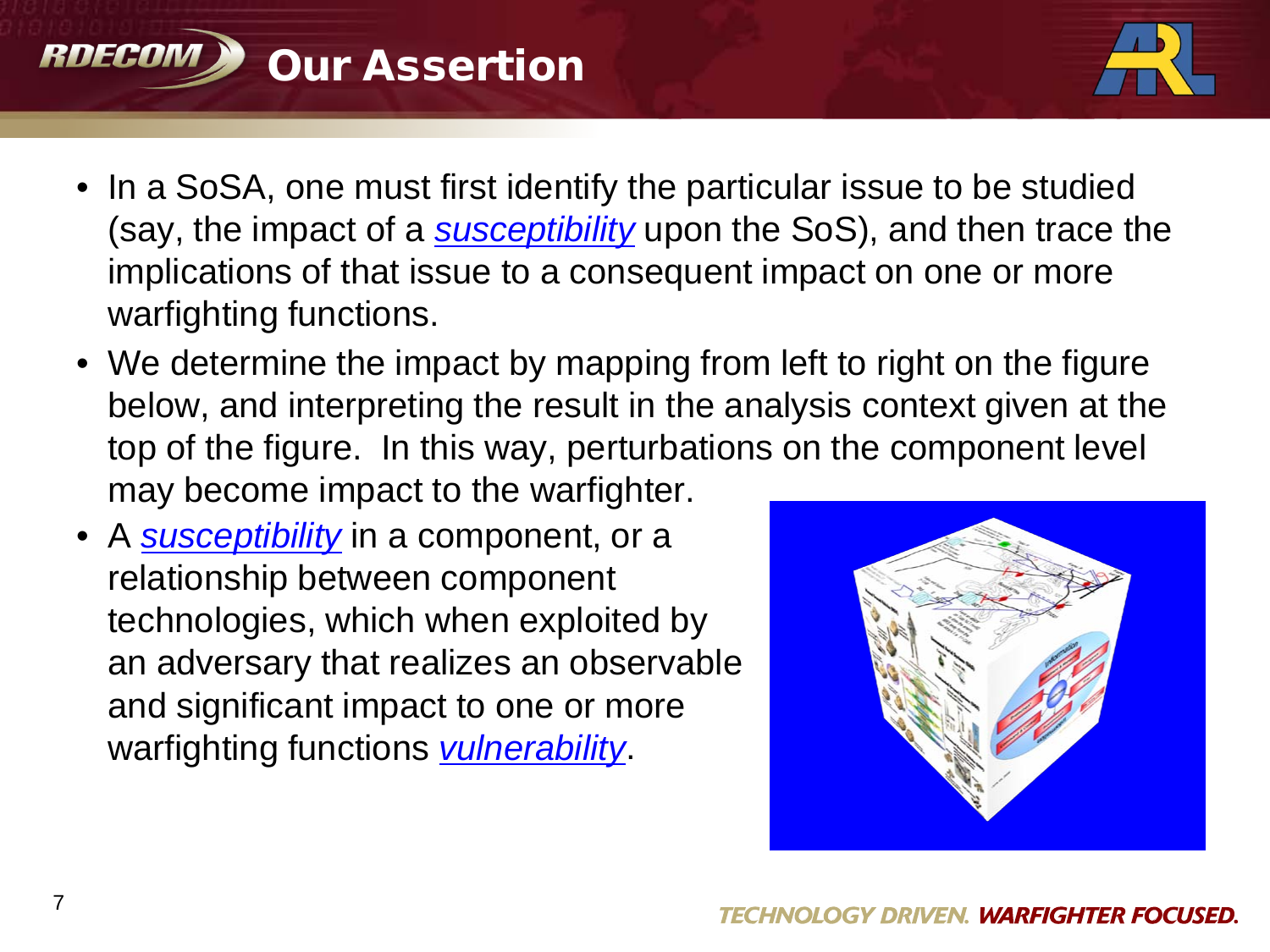# From Component to SoS Effects



- Measurement of "Doing the correct thing well".
	- Assesses an ability to reach the chosen position of attack, or to maintain arrangement of forces, etc.
	- Is more about the physical situation, and focuses more on the internals of a unit.
- Measurement of "Doing the correct" thing"
	- Traces the flow of information (e.g., an enemy spot report) through the network to its consumer (a leader); thence, to an observable domain impact upon a war fighting function.
	- Is more about the information system, and looking outward from a unit.
- We do these assessments via the Objective Information Assessment (OISA) paradigm [5-7].



- An SoS assessment is a product of these measurements, taken jointly, and interpreted as an impact on the various warfighting functions.
- Through OISA, we normalize our data in a manner that allows us study the impact of information upon the functioning of the SoS.

RDECON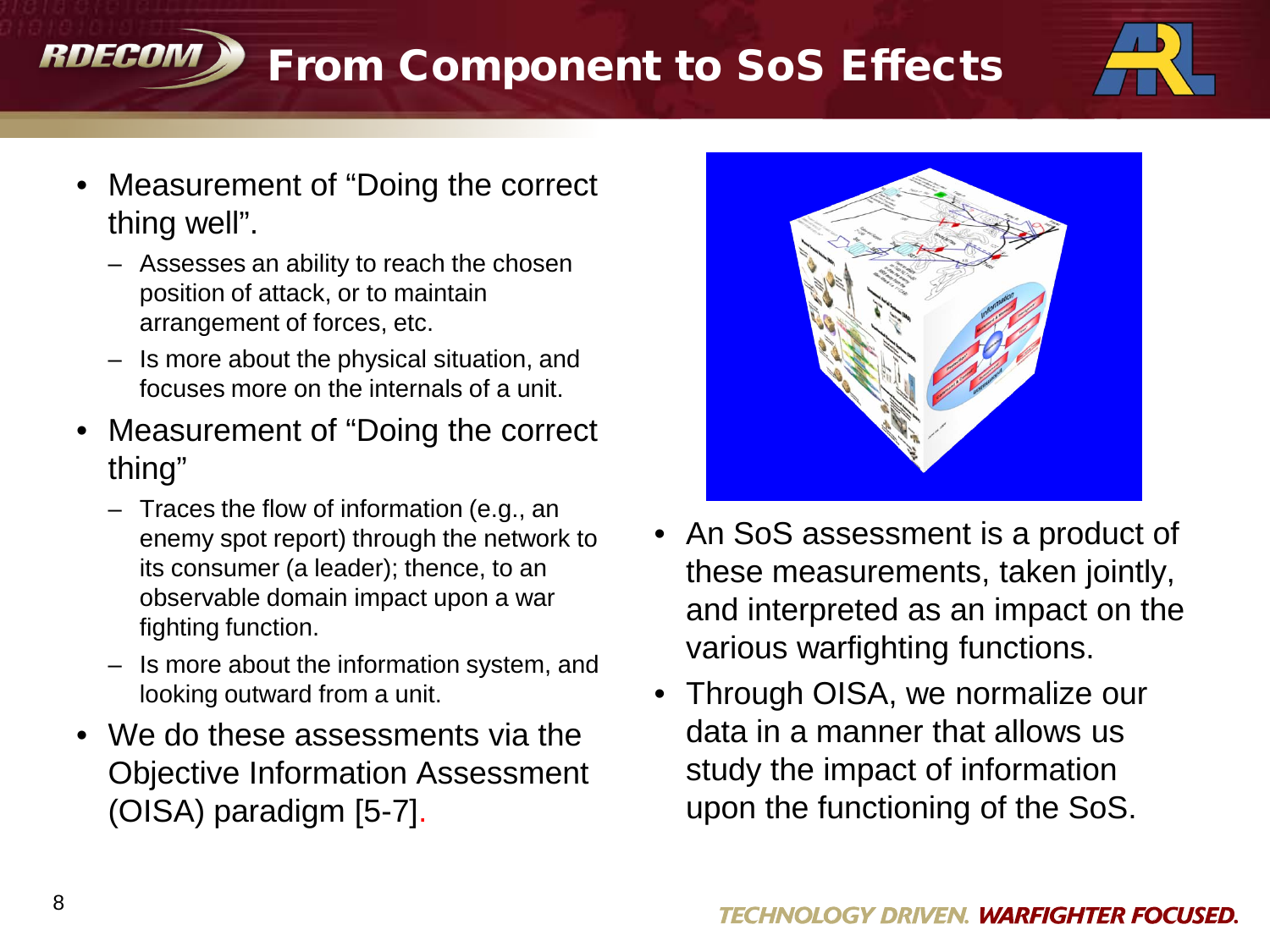#### RDECOM MUVES 3 V/L Service Overview





### V/L Service Overview

- Definition: The V/L Service is a feature of MUVES 3 that allows a client to interactively shoot one or more platforms and get the resulting platform states.
	- Damage accumulates.
	- States are calculated as a function of time.
	- Multiple platforms can be included in a scene and be damaged by a single shot.
- To enable V/L Service capability, two major enhancements were made:
	- A library that enables the client to connect to the MUVES 3 simulation and submit shot requests.
		- The VLS interface specification effort defined the API to the client library.
	- Custom simulation tasks that execute the client's request.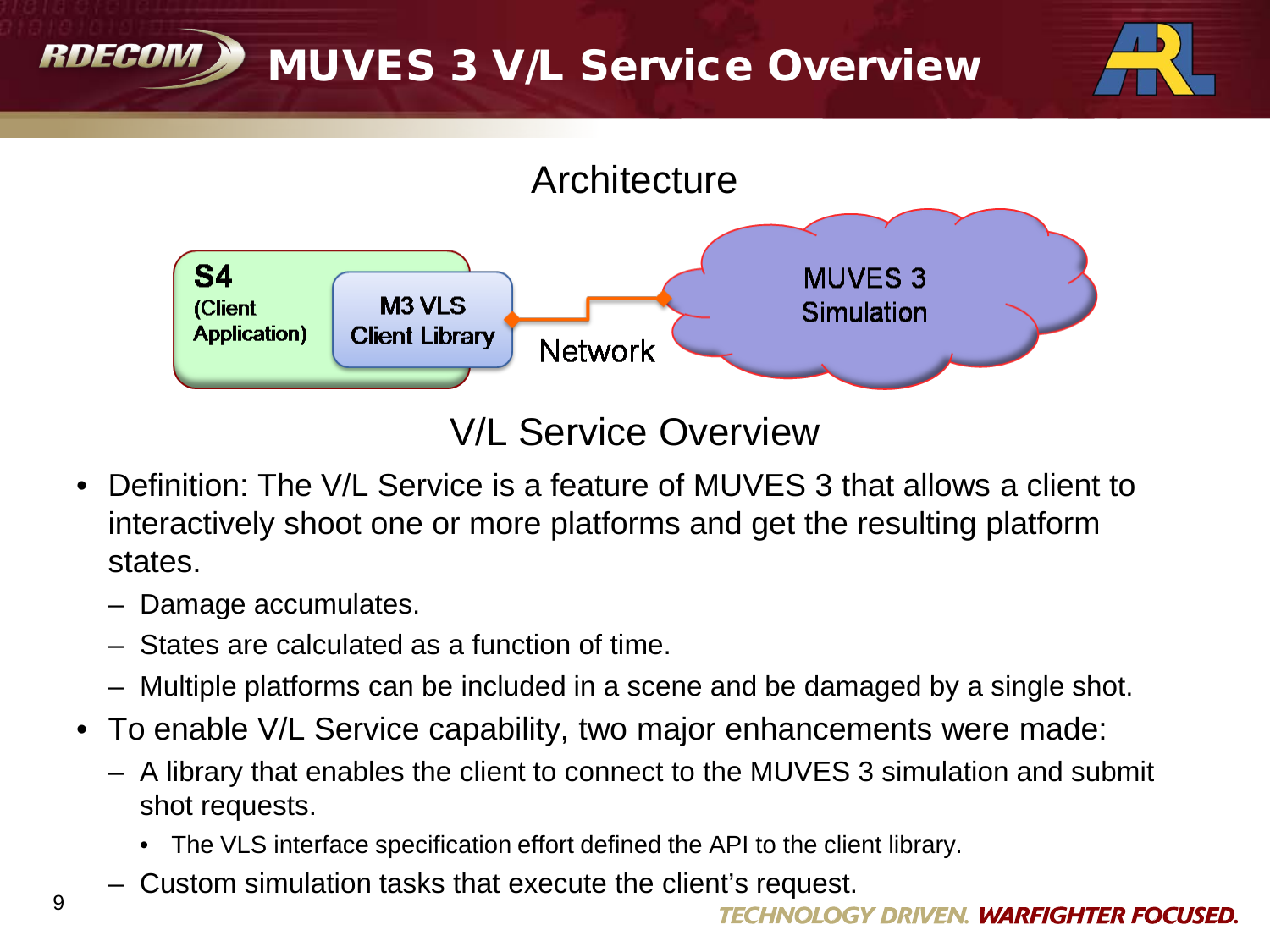



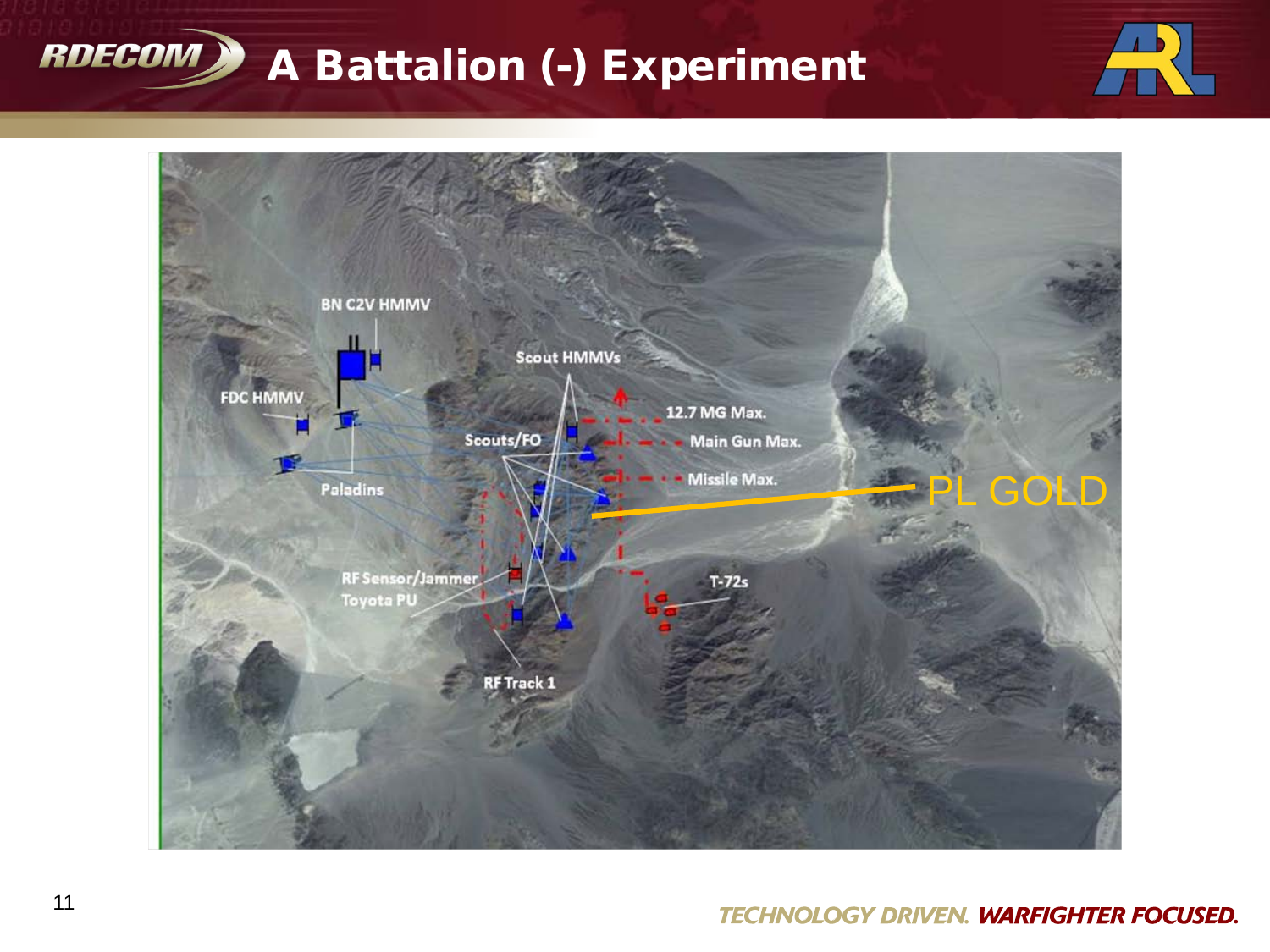



- The analysis questions are:
	- –What are the impact(s) of EW on the Recon and Fires warfighting functions
	- –Do EW and CNO have secondary impacts to the Maneuver warfighting function?
	- –Does Reds EW capability impact Blue lethality?
- The threat attacks we consider are
	- –a basic EW communications jamming scenario, and
	- –a similar CNO scenario in which a 'hacker' uses denial of service to disrupt communications.
	- –ballistic effects are those that occur normally in the scenario.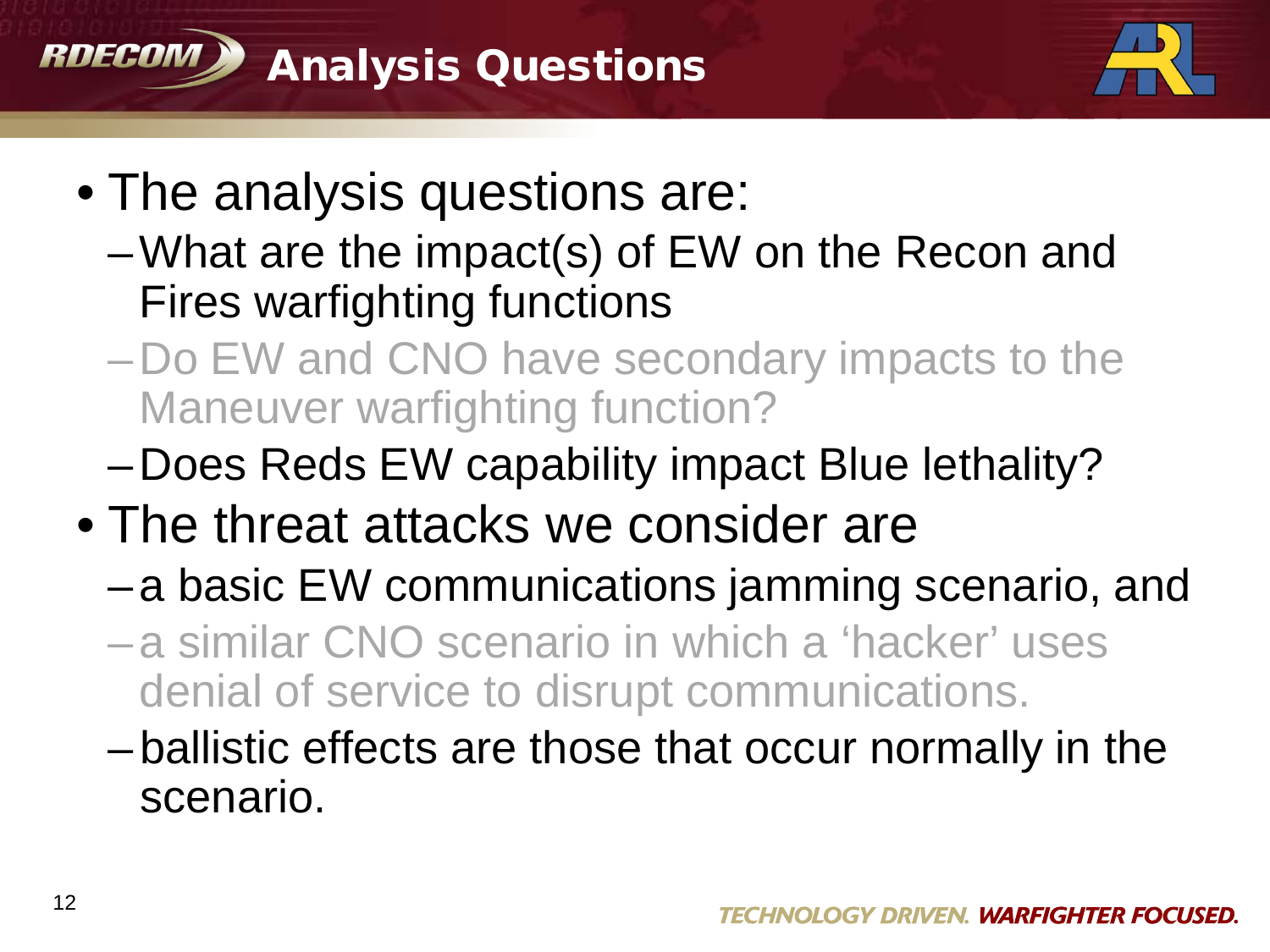



- EW has no effect on the ability of the recon elements to:
	- –Spot, identify and report enemy movement, and
	- –Call for fire to interdict enemy movement.
- EW has no effect on Blue lethality.
- CNO has no effect on the ability of the recon elements to:
	- –Spot, identify and report enemy movement, and
	- –Call for fire to interdict enemy movement.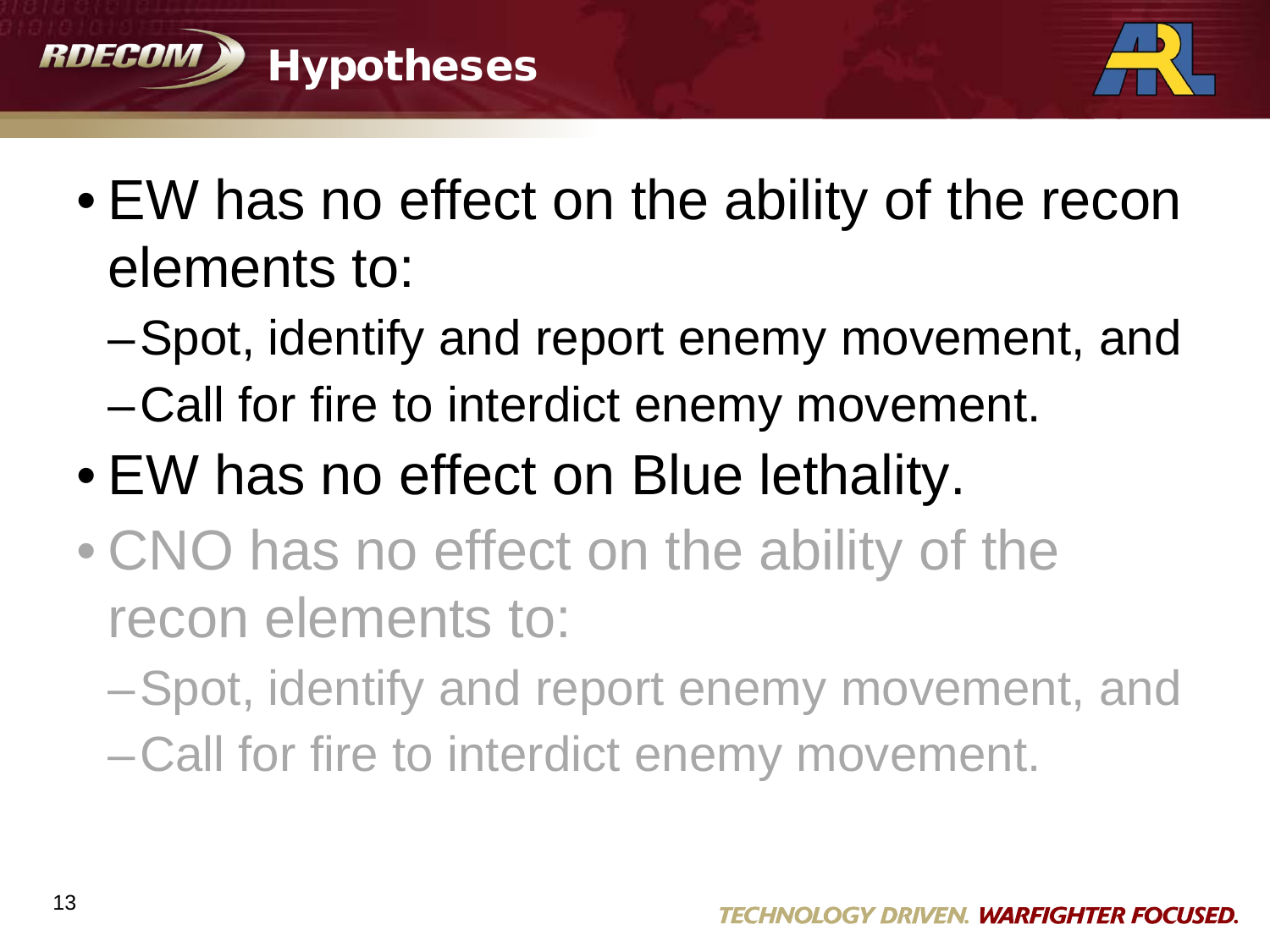



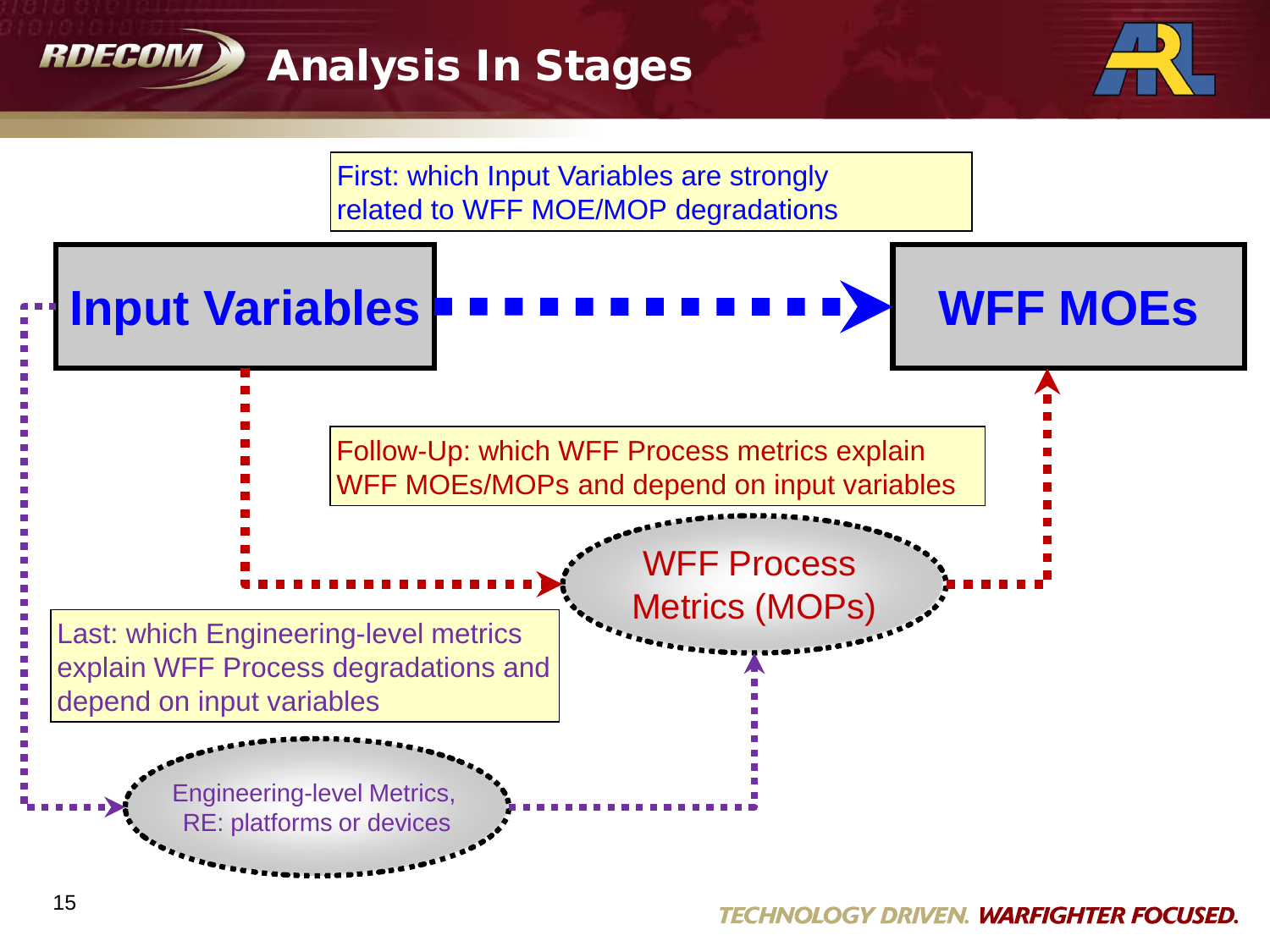



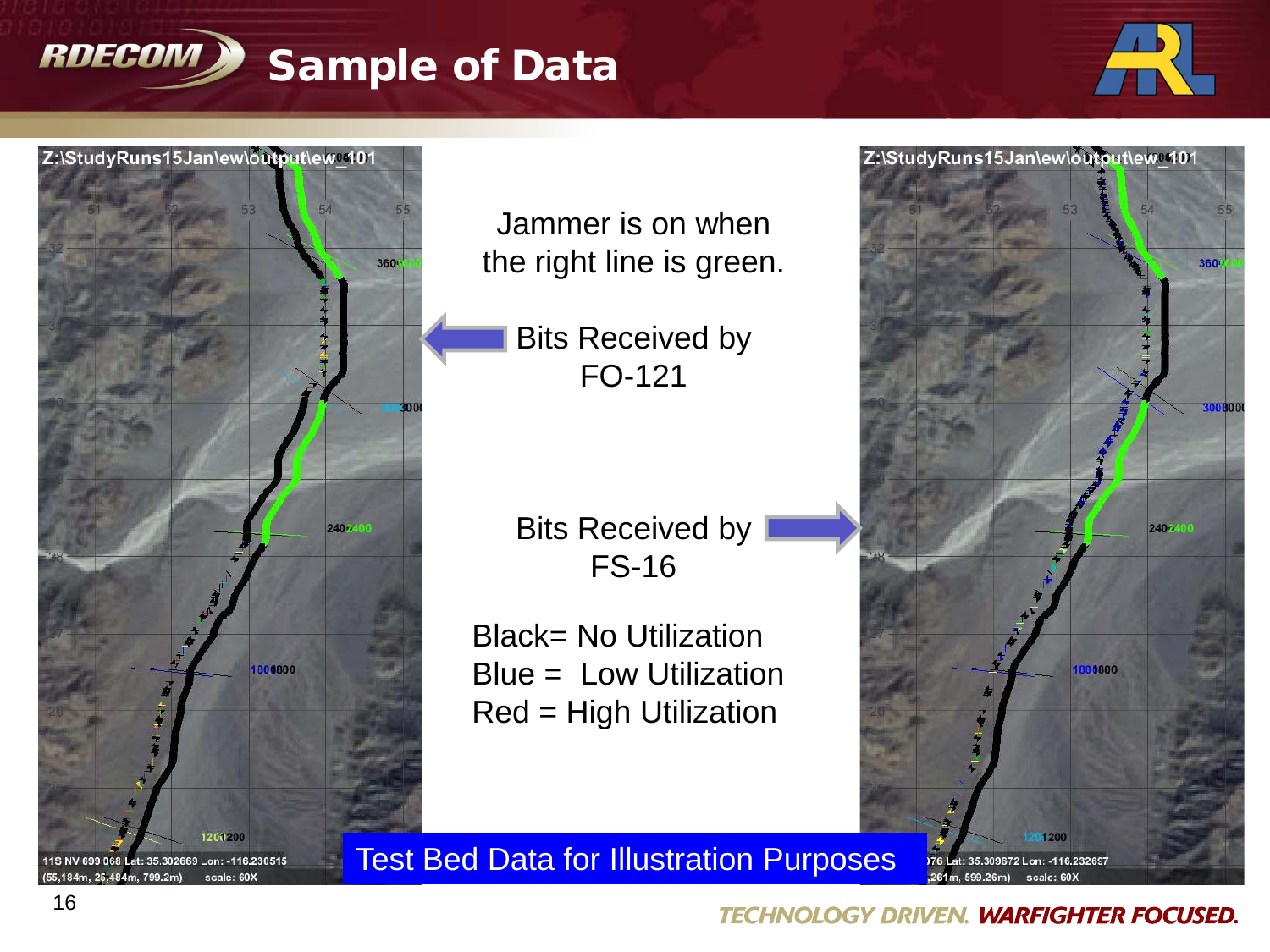### RNFCAN Analysis In Stages: Big Picture





### $\mathbb{F}_{\mathbb{F}_{p}}$   $\mathbb{F}_{p}$   $\mathbb{F}_{p}$   $\mathbb{F}_{p}$   $\mathbb{F}_{p}$   $\mathbb{F}_{p}$   $\mathbb{F}_{p}$   $\mathbb{F}_{p}$   $\mathbb{F}_{p}$   $\mathbb{F}_{p}$   $\mathbb{F}_{p}$   $\mathbb{F}_{p}$   $\mathbb{F}_{p}$   $\mathbb{F}_{p}$   $\mathbb{F}_{p}$   $\mathbb{F}_{p}$   $\mathbb{F}_{p}$   $\mathbb{F}_{p}$   $\mathbb{F}_{p}$   $\mathbb{F$ The EW Threat drastically increases the probability  $\overline{P}$   $\overline{P}$ the MOE: (over Base runs) that the Fires WFF does not satisfy

### $\Delta OQ \sim L \Gamma M/m \omega$ *40% of EW runs fail to satisfy the MOE,* that value is 3 times higher than in Base runs

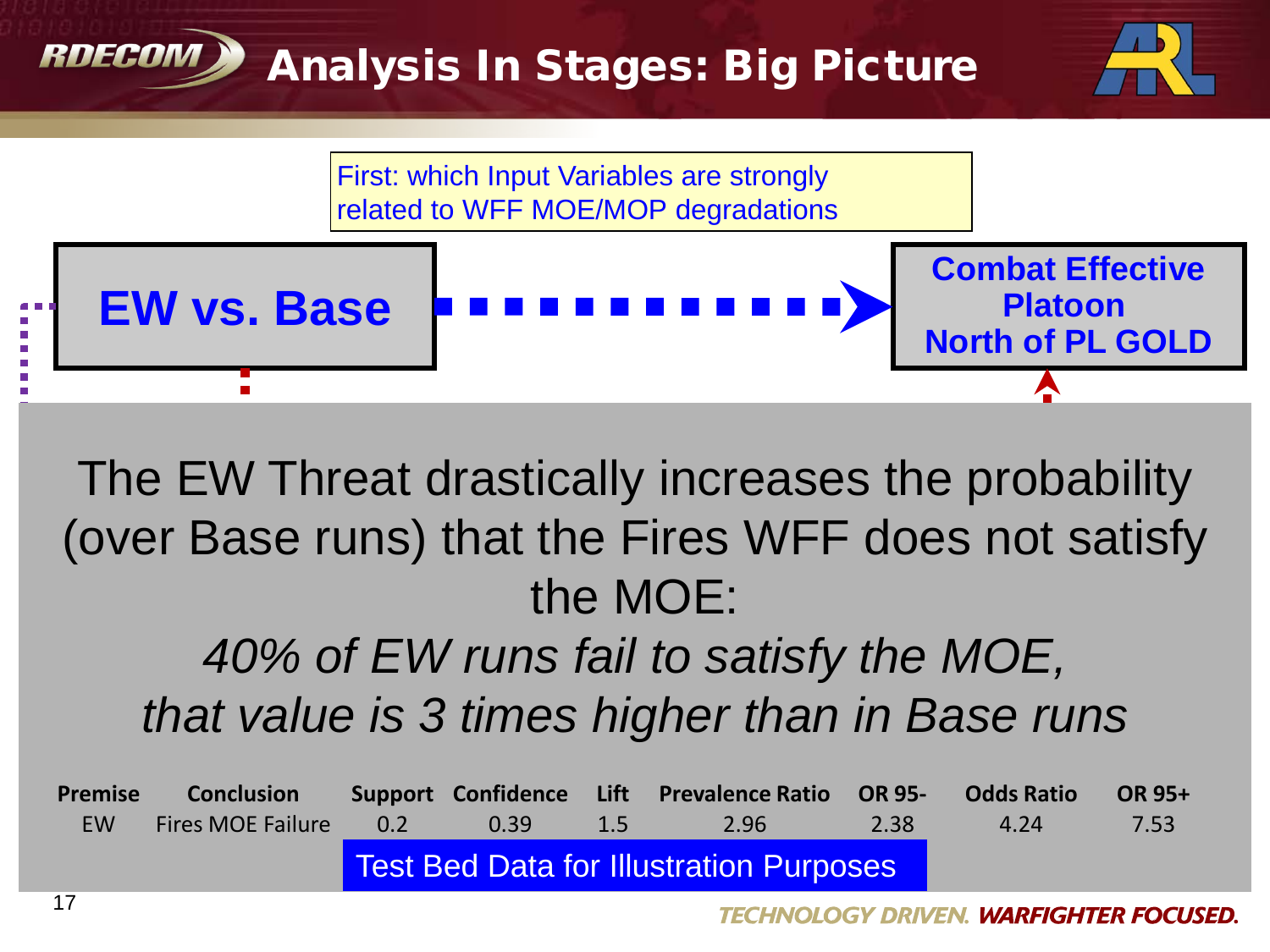# Analysis In Stages: A Level Down





 $E = \nabla \cdot \nabla \cdot \nabla \cdot \nabla \cdot \nabla \cdot \nabla \cdot \nabla \cdot \nabla \cdot \nabla \cdot \nabla \cdot \nabla \cdot \nabla \cdot \nabla \cdot \nabla \cdot \nabla \cdot \nabla \cdot \nabla \cdot \nabla \cdot \nabla \cdot \nabla \cdot \nabla \cdot \nabla \cdot \nabla \cdot \nabla \cdot \nabla \cdot \nabla \cdot \nabla \cdot \nabla \cdot \nabla \cdot \nabla \cdot \nabla \cdot \nabla \cdot \nabla \cdot \nabla \cdot \nabla \cdot \nabla \cdot \n$ Effective Platoon of Tanks would reach PL Gold. Over the entire set of runs (Base and EW), this Failure Rate reaching at least 25% indicated that a Combat

Test Bed Data for Illustration Purposes

RDECON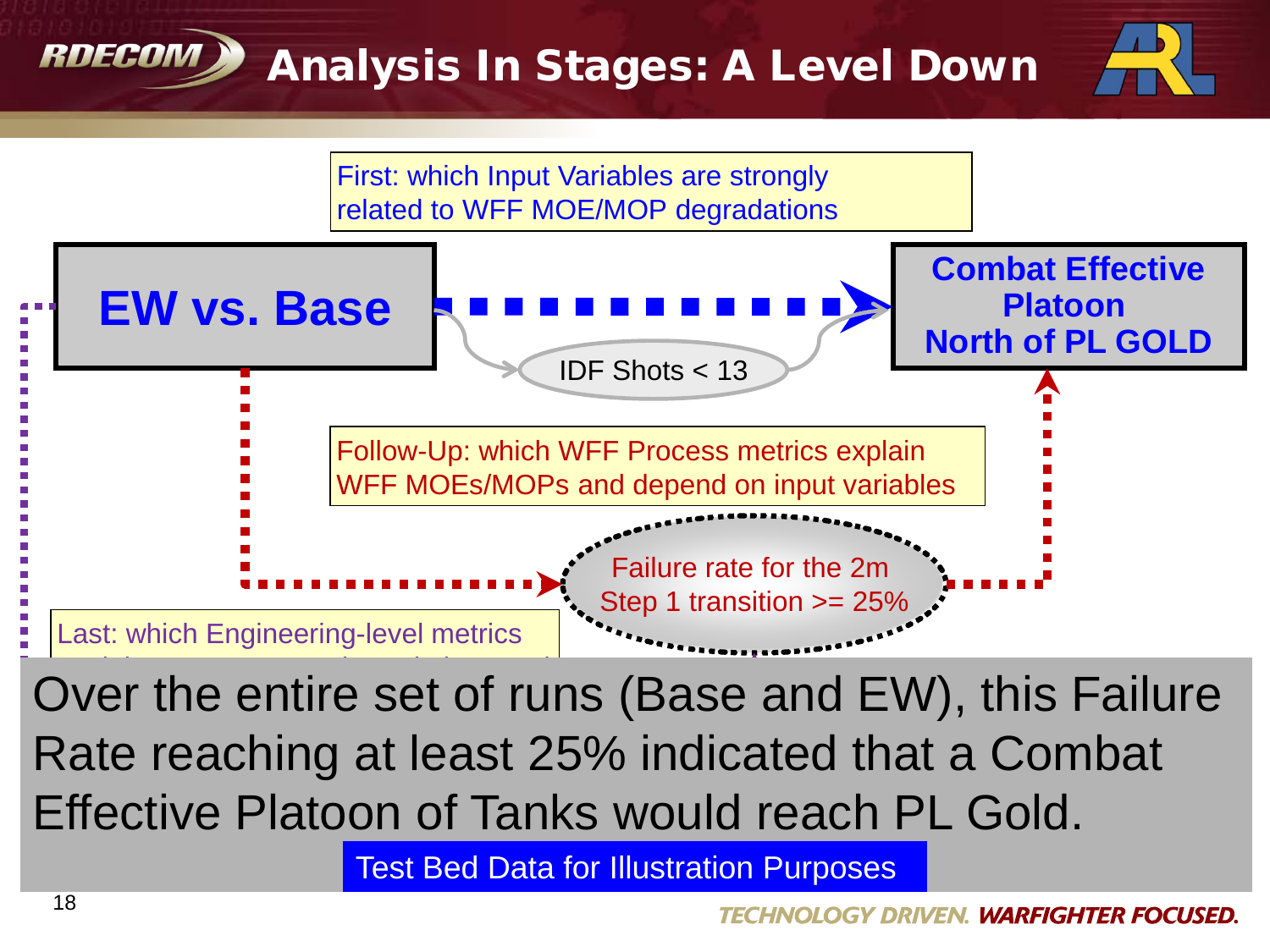



- We can conduct analysis at the system of systems level.
- To do so, we trace an issue at the technology level to a consequent impact upon one or more warfighting functions:
	- –Component effects to platform capabilities,
	- –Platform capabilities to unit effects, and
	- –Unit effects to impacts on warfighting functions.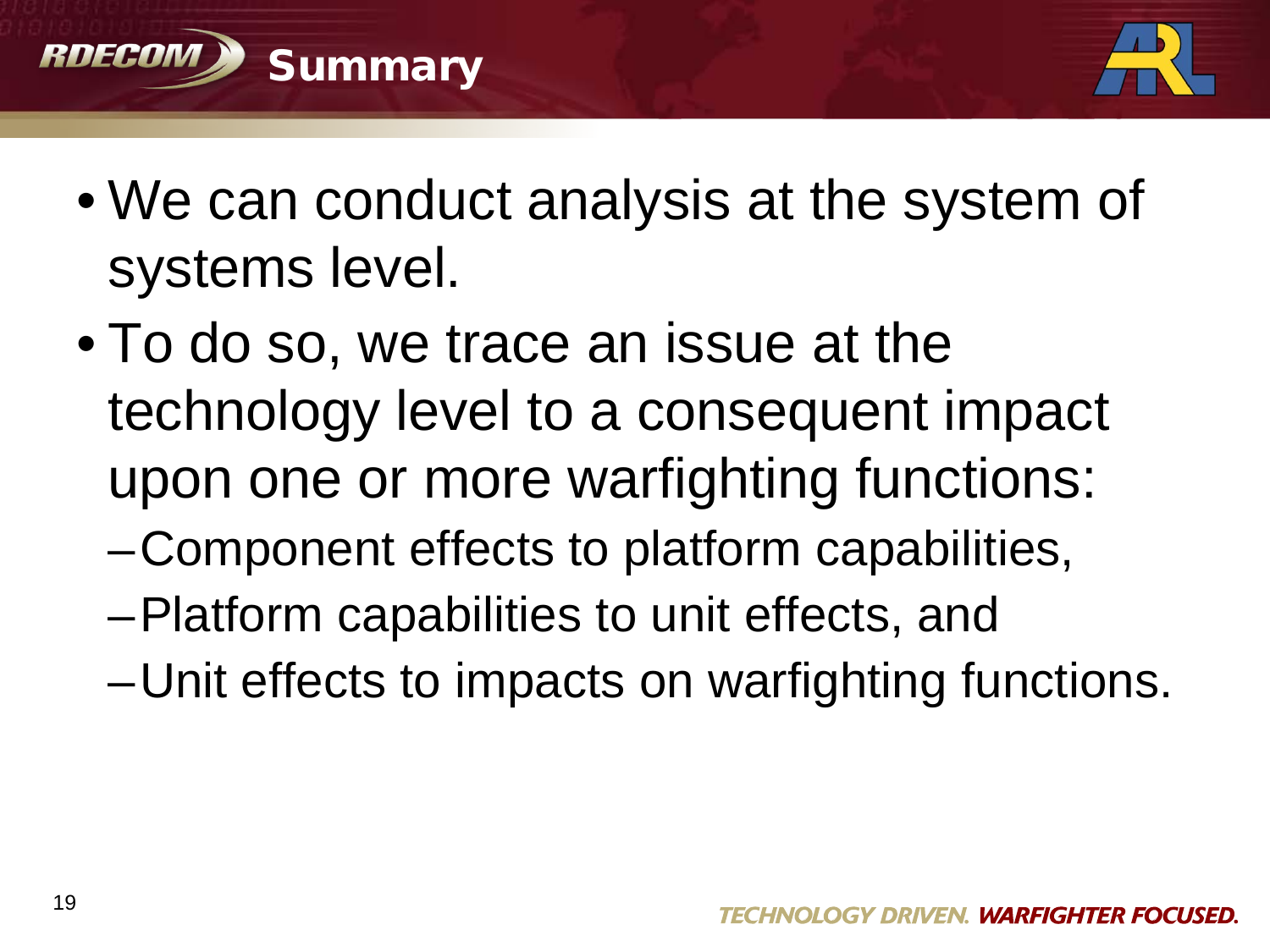

- This requires that we consider in situ decision making in our models so that we can explore a possibly large decision outcome space.
- Thus, we must have models with some level of domain reasoning built in that allows the execution of a simulation without being exclusively driven by decision tables [8].
- Develop a rigorous method for relating components to platform capabilities. In the MMF lexicon [9], this is a level three metric. Note: The talk by Mr. Agan that follows is one approach we are considering.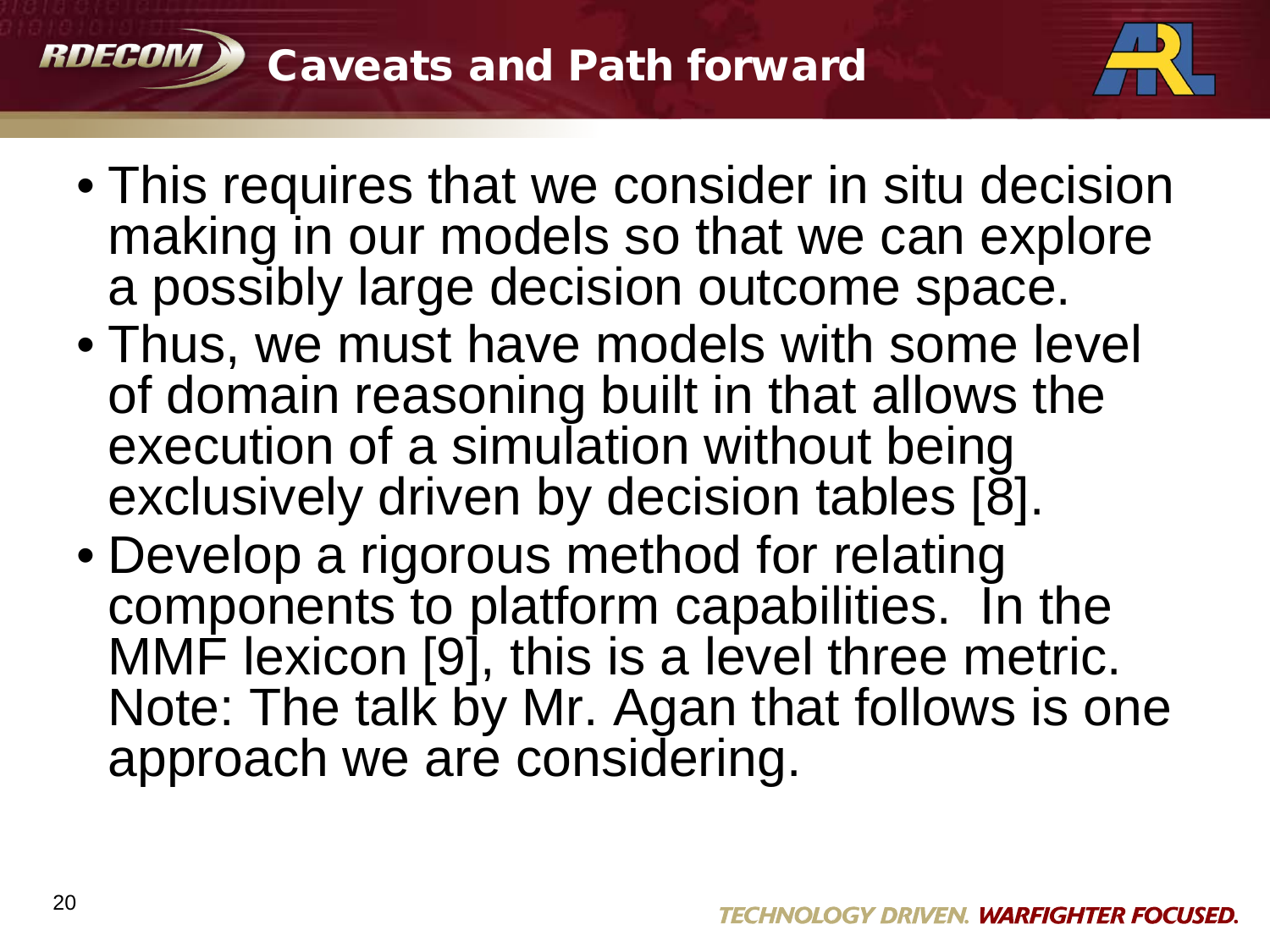



- 1. Smith, J. A. and Ward, B. S. System of Systems Survivability, Lethality, Vulnerability Assessment: Ballistic Vulnerability Modeling Demonstration. In the *Proceedings of the 25th Annual National Test and Evaluation National Conference*; National Defense Industry Association: 2009.
- 2. Smith, J. A. and Ward, B. S. System of Systems Survivability, Lethality, Vulnerability Assessment: Ballistic Vulnerability Modeling Demonstration. In the *Proceedings of the 14'th Annual Live-Virtual-Constructive Conference*; 2009.
- 3. Smith, J. A., Bother, P., Castañares, A., and Young, R. J. A Method to Assess Survivability, Lethality and Vulnerability in a System of Systems. In the *Proceedings of the 48'th U.S.Army Operations Research Symposium (AORS 2009)*; 2009.
- 4. McQueary, C. E. and Young, J. J., Jr. *Test and Evaluation Policy Revisions*; Joint Memorandum from DOT&E and USD(AT&L) Dec. 22, 2007.
- 5. Davidson, J., Pogel, A., and Smith, J. A. The Role of Battle Command in Information System Assessments. In the *Proceedings of the 13th Annual International Conference on Industrial Engineering Theory, Applications and Practice*; International Journal of Industrial Engineering: 2008; pp. 154-160.
- 6. Davidson, J., Pogel, A., and Smith, J. A. Assessments of IT's Support of C2. In the *Proceedings of the 14th International Command and Control Research and Technology Symposium (ICCRTS 2009)*; 2009.
- 7. Hudak, D., Mullen, J., and Pogel, A. Determining the Impact of Information on Decision-Making in Contexts Lacking a Well-Defined Utility Functions. In the *Proceedings of the 13th Annual International Conference on Industrial Engineering Theory, Applications and Practice*; International Journal of Industrial Engineering: Las Vegas, NV, 2008; pp. 102-108.
- 8. Bernstein, R., Flores, R., and Starks, M. W. *Objectives and Capabilities of the System of Systems Survivability Simulation (S4)*; Final Report ARL-TN-260; U.S. Army Research Laboratory: White Sands Missile Range, NM, Jul, 2006.
- 9. Sheehan, J. H., Deitz, P. H., Bray, B. E., Harris, B. A., and Wong, A. B. *The Military Missions and Means Framework*; Technical Report TR-756; U.S. Army Material Systems Analysis Activity: Aberdeen Proving Grounds, MD, Oct. 1, 2004.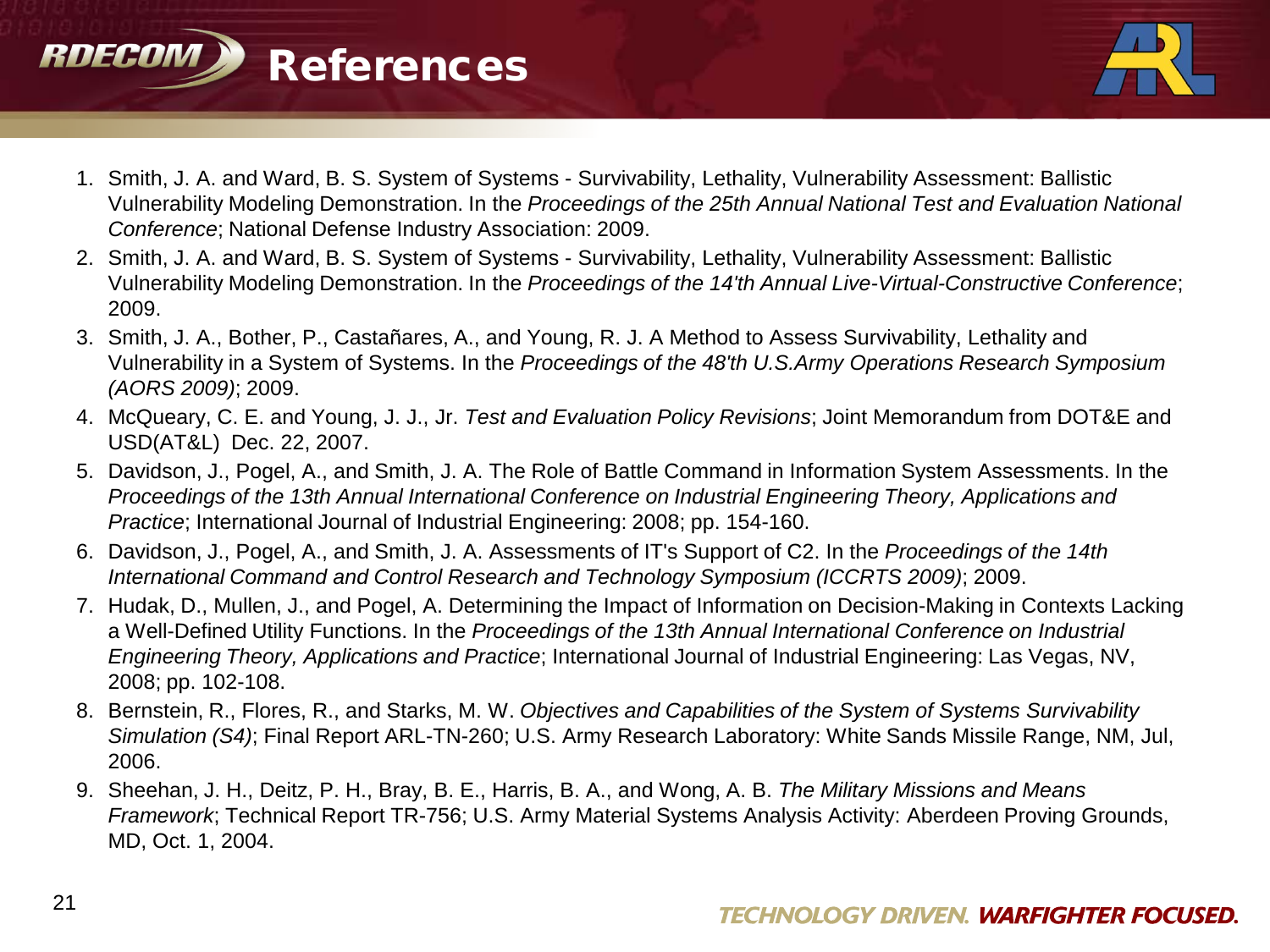



### ARL\SLAD NMSU\PSL

- Peter Bothner
- Ron Bowers
- Anthony Castañares
- Rebecca J. Young

- Ray Bernstein
- Jim Davidson
- Evan Clark
- Tim Hannan
- Philip Killough
- Craig Lewis
- Ari Mirles
- Alex Pogel